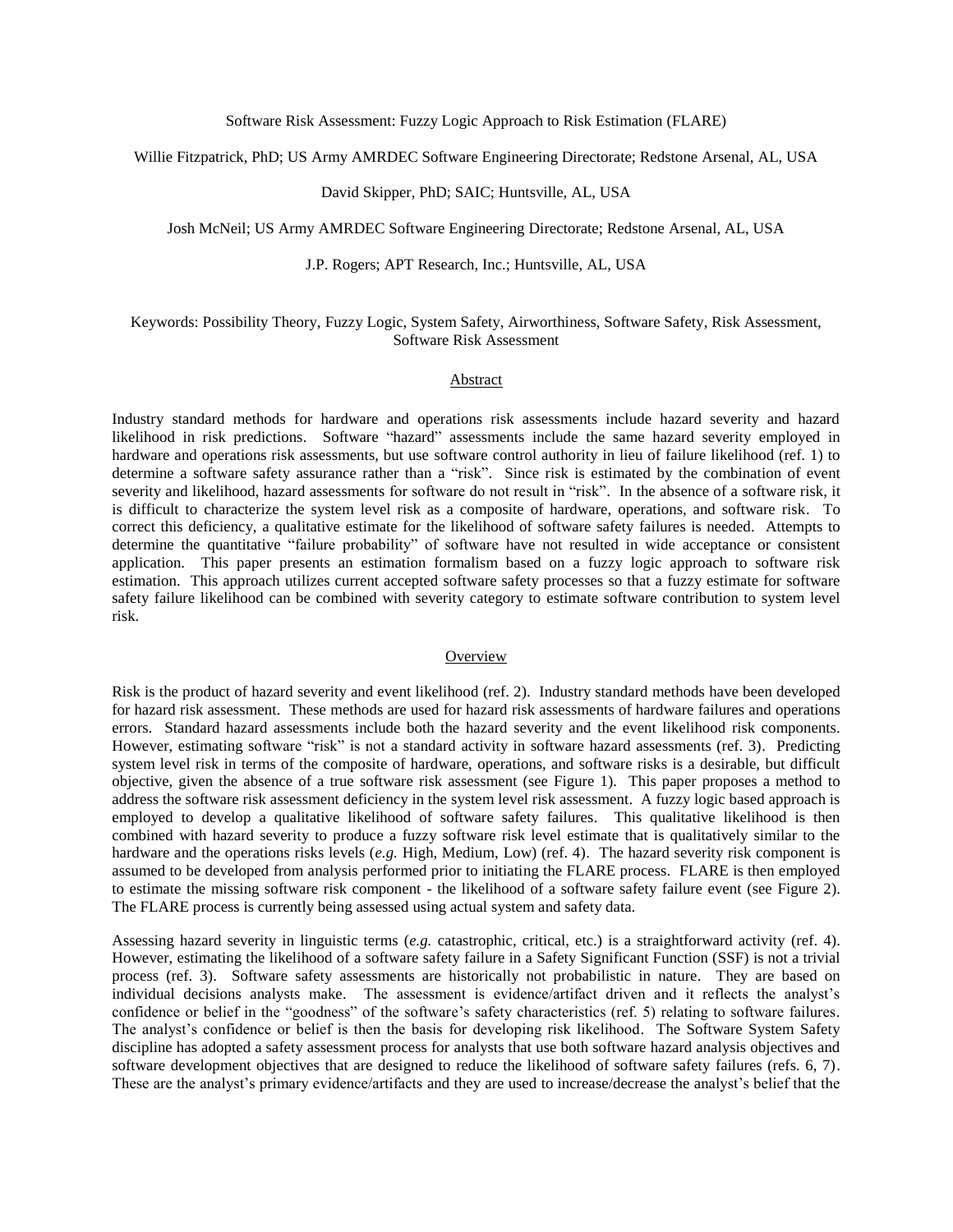software has reduced/increased likelihood of failure. Prior to addressing the concepts associated with the analyst's belief, there are some common definitions that require a quick review.

Different analysis and development objectives are required depending on the SSF hazard criticality. The hazard criticality is defined by the Software Criticality Index (SwCI). SwCI Level A is the highest hazard criticality index level and results in the most rigorous development effort. SwCI Level D is the lowest hazard criticality index level and results in the least rigorous development effort. SwCI Level E classifies software as not having any impact on safety or mission success (ref. 8).



**Figure 1: Current System Safety Process**



**Figure 2: Proposed System Safety Process**

The set of hazard analysis and software development objectives prescribed by a given SwCI linguistic category (*e.g.* A, B, C, or High, Medium, Low) presently produce necessary and sufficient evidence to prove to the safety personnel that the software safety assurance meets the SwCI safety goals for the category. The software safety analyst is responsible for assessing the veracity of the evidence submitted as proof. Several assessment guidelines are available (Refs. 1, 6, 9, 10). Uncertainties in the assessment process may be due to: (1) human factors, *e.g*. insufficient peer review, informal analyst training, lack of analyst experience, and diversity of analyst pass/fail perceptions, how evidence ambiguity is treated, and (2) inadequate data, *e.g*. poor software hazard analyses,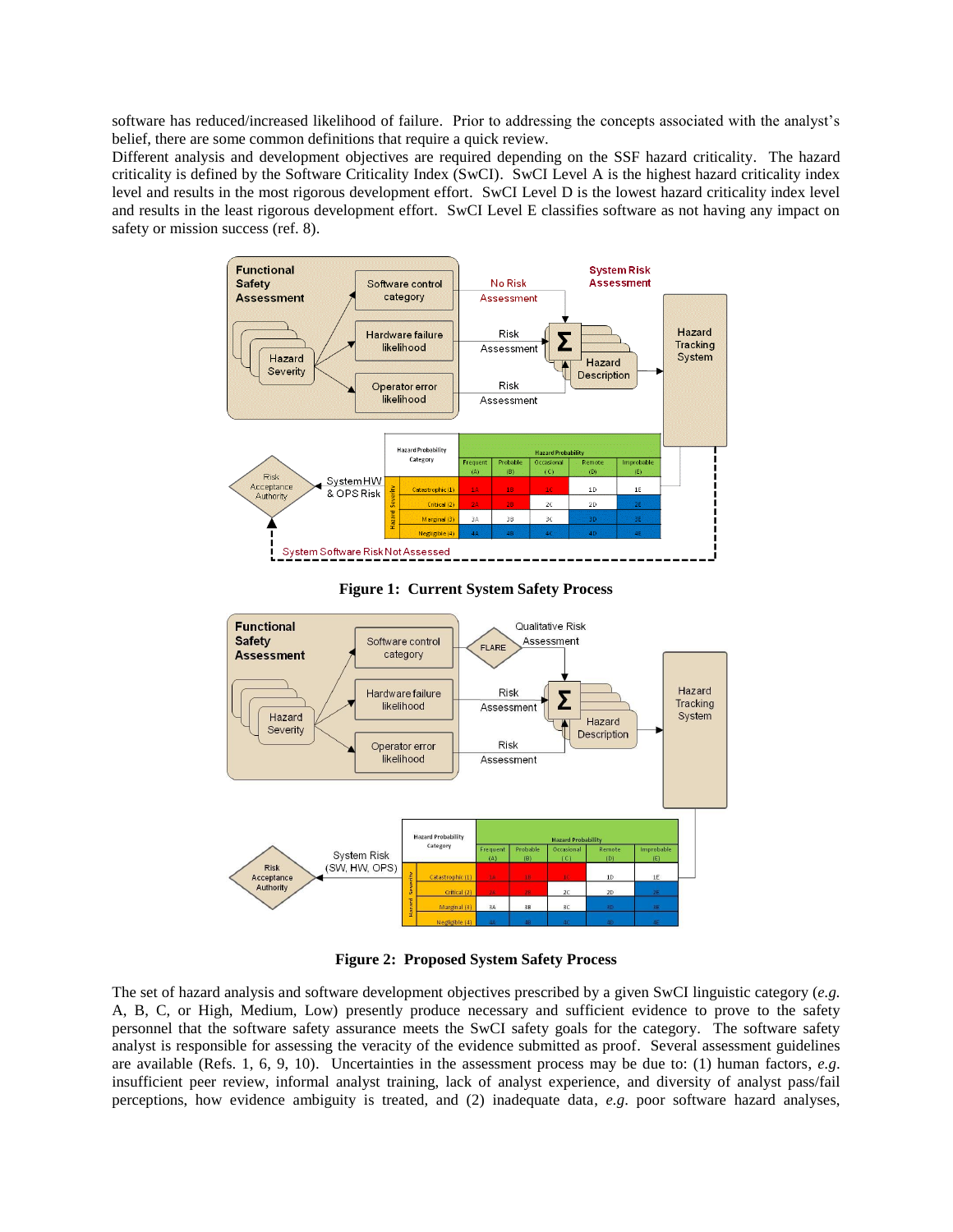incomplete software development processes, poor requirements development/traceability, ambiguous presentations. These sources of uncertainty are not addressed in the FLARE process. Instead, FLARE, focuses on standardizing the aggregation of the assessment results from individual evidence items and analyses. FLARE is based on the perception that the analyst's assessment findings portray his/her "belief" that the desired software safety assurance has been achieved, which in turn is based on the analyst's "belief" in how much the software safety assurance is supported by his/her assessment of the efficacy of the evidence to provide assurance that identified hazards have been mitigated. Therefore, the analyst's "belief" in software safety assurance is assumed to be a qualitative estimate of the likelihood for a safe response to software errors. This assumption is stated in the following foundational FLARE axiom:

# **The analyst's "belief" in software safety assurance is a** *qualitative* **estimate for likelihood of software safety failure**.

FLARE does not specify how the safety analyst must reach their assessment only that they can and do make such an assessment. Instead, the challenge for FLARE is to formalize a process which maps the analyst's cognition, as it relates to belief in software safety assurance, to bounded likelihood categories so that likelihood of an event can be qualitatively described in linguistic terms such as "frequent", "occasional", or "improbable". These linguistic terms are then modeled as fuzzy numbers to form the basis for FLARE as described in the next section.

## FLARE Introduction

Fuzzy numbers [ref. 11] represent a possibility distribution [ref. 12] over a real number line. Possibility distributions capture what is possible versus what is probable. As such, possibility is less "constraining" than probability. However, in cases where probability is not available, possibility theory offers a framework to model the data limitations and manipulate them to develop boundaries for decisions. FLARE employs fuzzy numbers to model the analyst's beliefs. These fuzzy numbers are manipulated by fuzzy logic to arrive at bounded decisions. As always, the extent of the bounds is driven by the bounds on the data and the processing of the data. Therefore, the FLARE process does not "magically" provide "good" decisions from an imperfect data set, merely traceable possibility boundaries.

Fuzzy logic concepts and operations employed in FLARE help to characterize and manage the qualitative characteristics found in software safety assessments. The FLARE process then associates qualitative belief in software safety assurance to a Software Risk Possibility (SRP) matrix. FLARE provides a method for "assessment of confidence" by the analyst for each safety-significant requirement and function as required by MIL-STD-882E (ref. 5). Confidence in this context is not the same as the mathematical confidence interval commonly used in probability and statistics. Here, it is a qualitative measure of analyst "belief" that satisfactory compliance with specific objectives will improve the "software safety goodness", and thereby reduce the likelihood of software safety failures. For the remainder of this paper, we will use "belief" in lieu of "confidence" to avoid confusion with probability terminology.

The FLARE results represent a qualitative estimate of the software contribution to system-level risk. FLARE is based on the following assumptions: (1) As each SwCI objective is completed, with sufficient quality, software safety assurance is increased/decreased, which directly correlates to an increased belief in a safe/unsafe response to software errors; (2) Completion of all the prescribed objectives for a given SwCI, with sufficient quality, will represent all due diligence required to result in the desired software safety assurance; (3) The qualitative estimate for likelihood of software safety failures depends on the specific objectives completed, the quality of the evidence, and the objective's contribution to software safety assurance.

The FLARE process has three high level steps (see Figure 3):

(1) **Scoring objectives**: Each compliance evidence artifact, of which there may be multiples, is assessed against the SwCI objective's requirements. Three assessment criteria are used for each artifact: (a) Completeness, (b) Quality, and (c) Contribution. Completeness is an assessment of the percentage of key information provided by each of the evidence artifacts. If combining scores for individual artifacts is a requirement, this then provides an assessment of the objective's completeness based on all the evidence. Quality is an assessment of the goodness of each artifact. Combining the evidence assesses the quality of the evidence supporting the completion of the objective. The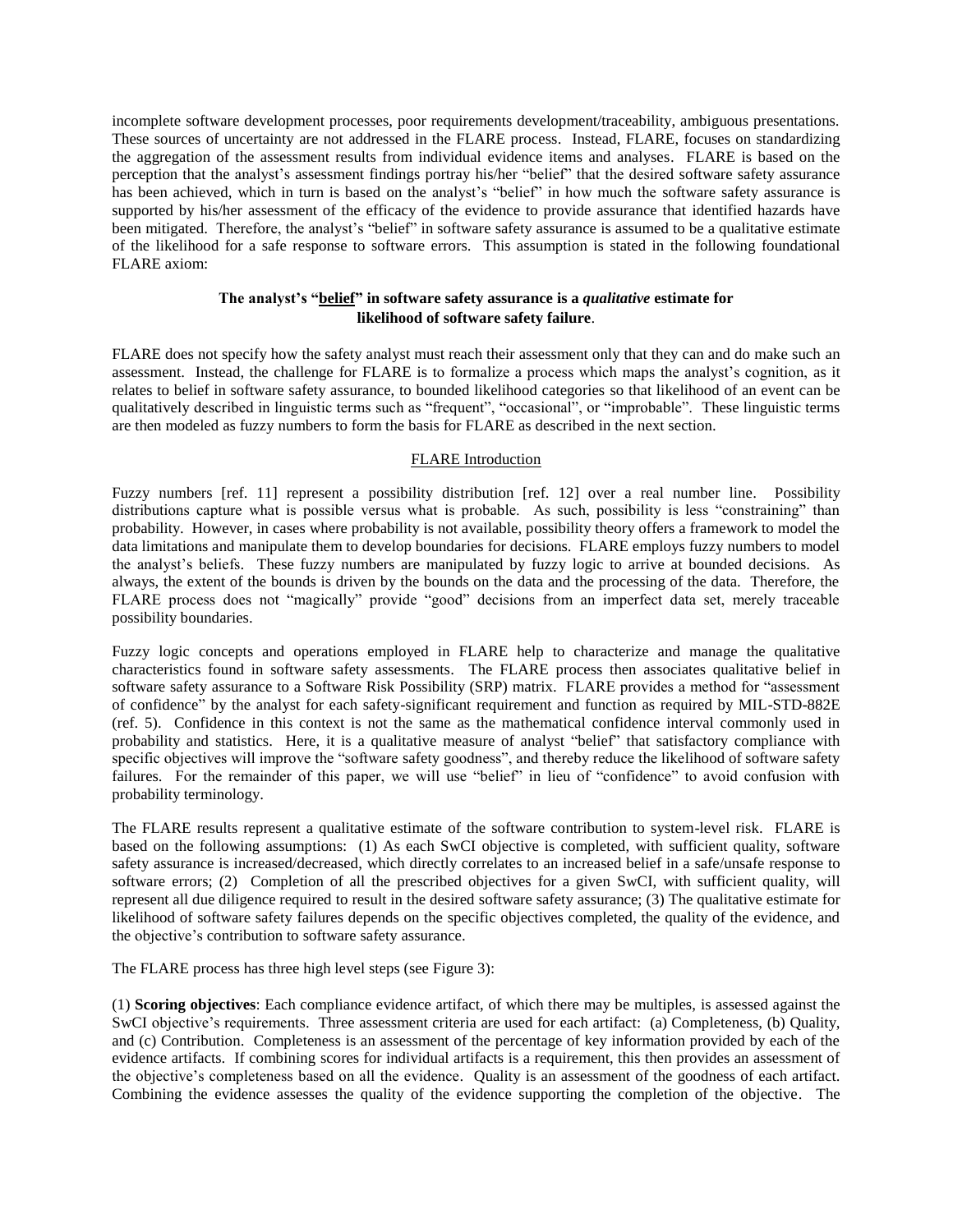Contribution criteria is an assessment of what extent the objective contributes to changing the likelihood of software safety failures.

(2) **Processing Scores**: The scores for each SwCI objective are numeric based inputs. These inputs are processed through a fuzzy logic transformation system to result in a range of possible values for the likelihood- Likelihood Range (P).

(3) **Estimating Risk Possibility**: The Likelihood Range is paired with the SSF's hazard severity category to estimate the Software Risk Possibility (SRP) (*e.g.* High, Medium, or Low).



## **Figure 3: FLARE Process**

## Using FLARE

This section illustrates the FLARE method using the following information set:

Hazard Description: Source: Failure condition that prevents continued safe flight and landing, or results in loss of aircraft. Mechanism: Undetected incorrect flight information. Outcome: Death or permanent total disability; system loss Software Contribution: Yes Severity Category: Catastrophic Software Control Category: Autonomous Software Hazard Criticality Index: High (1[I]) Level-Of-Rigor (LOR):High (or SwCI-A) (requires significant analysis and testing resources)

The Program Manager Handbook for Flight Software Airworthiness (Ref. 13) provides SwCI objectives that must be fulfilled. Our example data would require all 108 possible objectives be accomplished to ensure SwCI-A compliance. In this context, compliance means complete and high quality evidence/artifacts that establish levels of belief that software error leading to software safety failures have been eliminated or acceptably mitigated. The FLARE process is used to evaluate each objective independently. For brevity, only three objectives are shown in [Table 1](#page-4-0) and only one is further examined here.

**Score the objectives**: As discussed in the previous section the analyst scores the objectives for Completeness, Quality and Contribution. The assessment could be in linguistic terms (*e.g.* bad, okay, great) or exact values or interval based values (*e.g.* between 20 and 30%). All of these expressions of assessment can be represented as fuzzy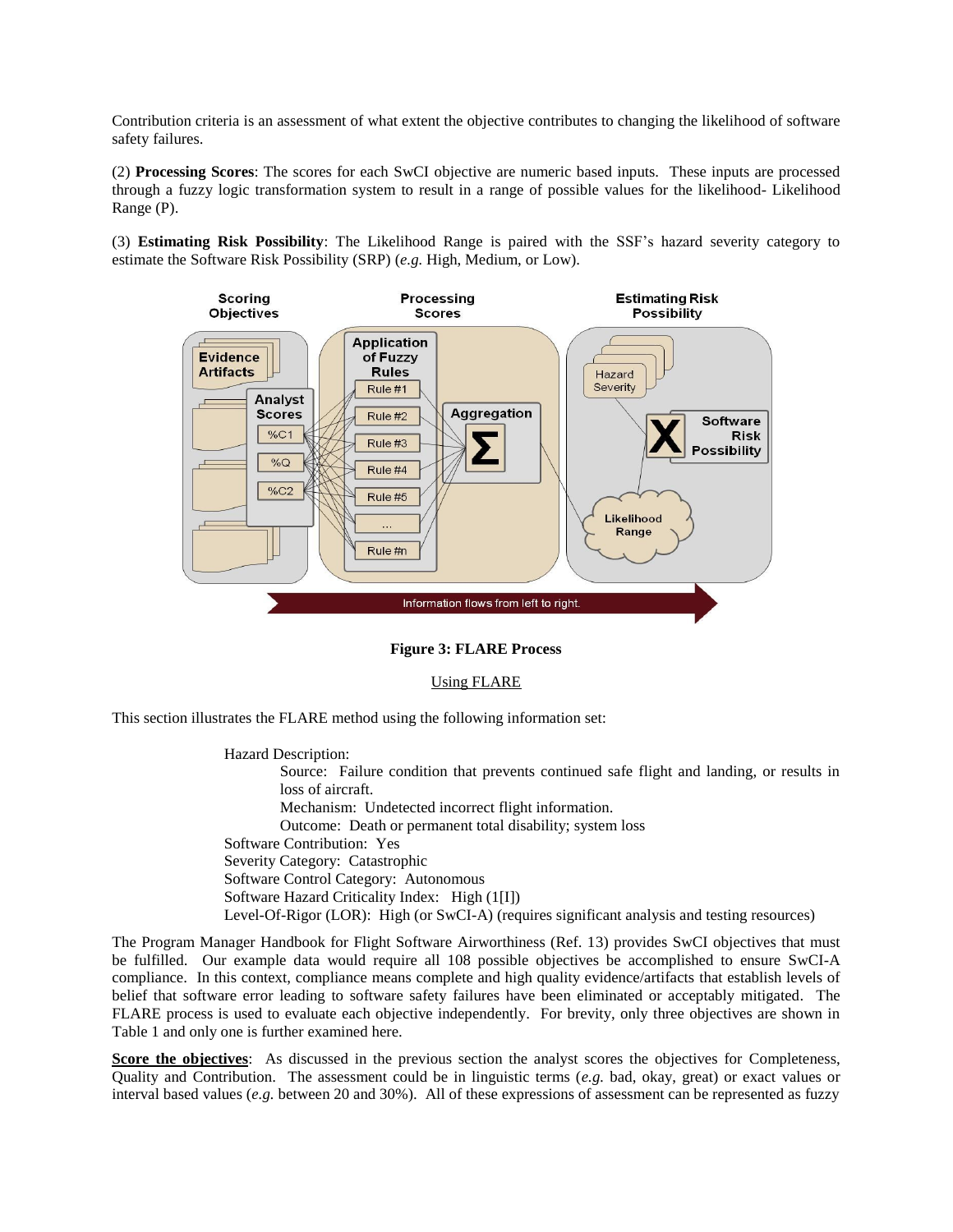numbers. The FLARE process example illustrates with exact values. Three example objectives are scored in Table 1.

<span id="page-4-0"></span>

| <b>List of Objectives</b>                                                        | DAL<br>Level | Complete<br>(%) | <b>Quality</b><br>(%) | <b>Contribution</b><br>(%) |
|----------------------------------------------------------------------------------|--------------|-----------------|-----------------------|----------------------------|
| Integrated master schedule for the system/software<br>development is established |              | 25              | 50                    | 15                         |
| FHA is developed                                                                 |              | 64              | 28                    | 84                         |
| System safety requirements are traceable to the FHA                              |              | 30              | 45                    | 95                         |

## **Table 1: Scoring Example**

For the remaining steps in the FLARE description, the example test case only considers a single SwCI objective, "FHA is developed". The associated scores are: Completeness =  $64\%$ , Quality = 28%, and Contribution = 84%. In order to understand the elements of fuzzy numbers and fuzzy logic used in FLARE, the following brief section discusses some background fuzzy logic concepts that are used in processing these scores.

## Background Concepts:

Fuzzy sets and fuzzy numbers are used to represent possible values either as discrete items in a set or as continuous numeric values. The idea of what is possible is important to FLARE since there is some research (ref. 14) that suggests that analysts assess possibilities in problems with uncertainty. Given that FLARE uses analyst assessments, representing and manipulating possibility seems natural. Fuzzy logic provides methods for performing logical operations on these fuzzy values and a fuzzy calculus can provide methods for performing math operations on fuzzy numbers. Each fuzzy set can be identified by a linguistic variable scale to facilitate human interaction. Odd numbers of values in the scales are used to permit a middle ground to be stated. FLARE utilizes linguistic values to characterize five key variables with 5 possible values in each scale: three are input variables, one is an intermediate variable, and one is an output variable. The input variables are Completeness (X), Quality (Y), and Contribution (Z). The intermediate variable is Belief (T) and the output variable is Likelihood Range (P). Each linguistic variable can have a defined set of values such as are described below:

Completeness = [*Mostly Incomplete, Some Information, Some Key Information, Most Key Information, All Key Information*]

Quality = [*Inferior, Below Average, Average, Above Average, Superior*]

Contribution = [*Very Small, Small, Moderate, Large, Very Large*]

Belief = [*Very Low, Low, Medium, High, Very High*]

Likelihood Range = [*Frequent, Probable, Occasional, Remote, Improbable*]

Using human analyst oriented value ranges described using words like those above or words like "Small" and "Very Small" gives a relative association without defining hard boundaries. However, in order to make these relative associations meaningful, they must be associated with numeric sub-ranges of possible values that match reasonable responses from the linguistic population, *i.e.* the analysts. Representation of these responses is accomplished through the development of a range of possible numeric values for each linguistic value. In fuzzy logic, this range of possible values is represented by the membership function. Thus the membership function relates the members of a given linguistic value on a numeric value scale.

In the case of the input variables, Completeness, Quality, & Contribution, the fuzzy value sub-ranges are taken from the full range of possible compliance scores (*i.e.* 0% to 100%). An example membership function for Completeness = "*Some Key Information*" is shown in Figure 4. Note that the "*Some Key Information*" membership function will only respond to the sub-range of analyst's estimates of Completeness scores ranging from 30% to 70%. The shape of this membership function is not a square or rectangle of abrupt change because this function represents a decreasing possibility of membership in "Some Key Information" as the values move away from 50%.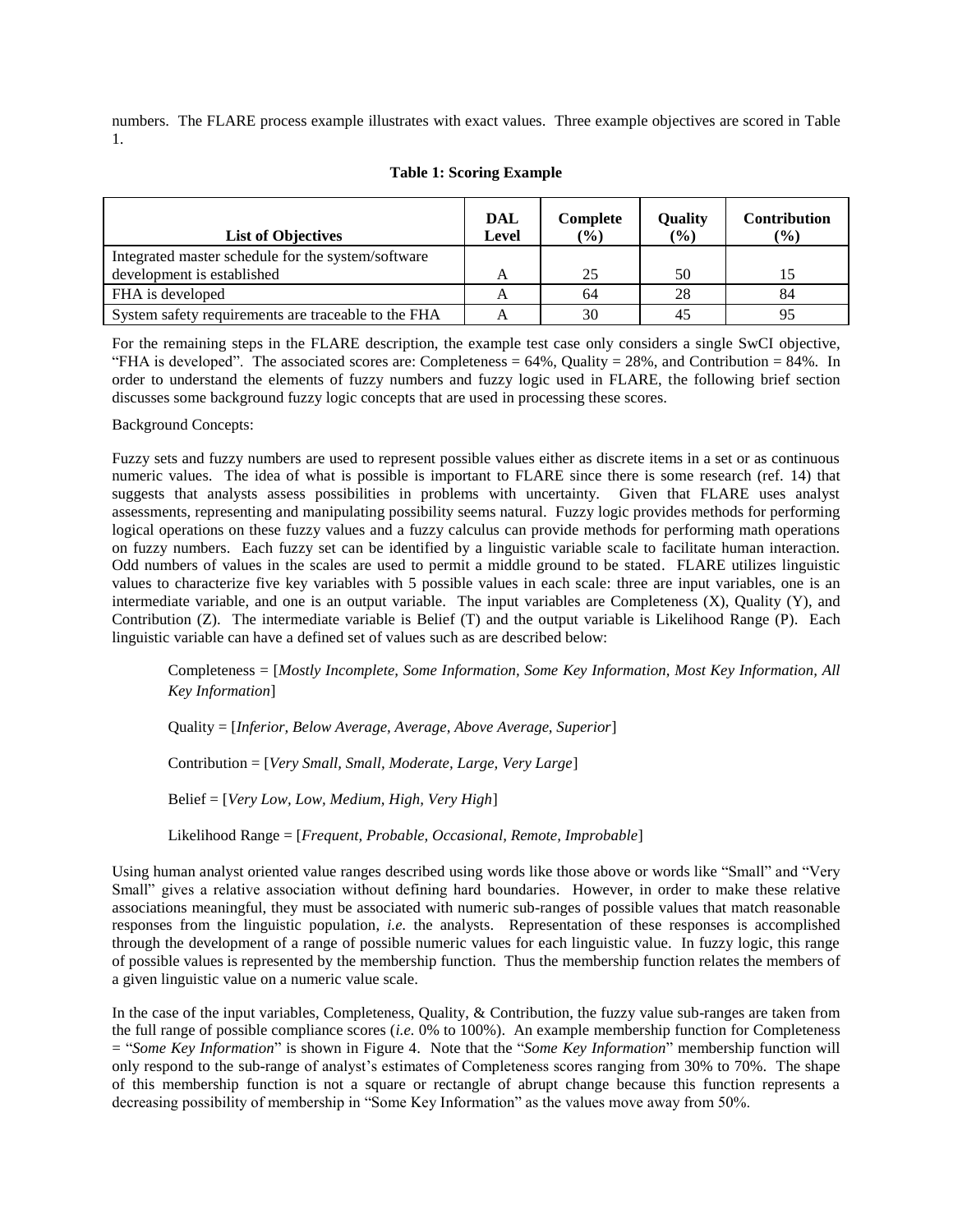



It must be noted that the degree-of-membership does not represent a "percentage". Rather it maps a set of values with their possibility or degree of "belonging" to a value in a linguistic set value. A degree-of-membership of zero (0) denotes complete absence of membership in a specific linguistic "value" while a degree of one (1) represents full membership in the linguistic set value.

**Processing scores**: Continuing with the exact value analysis, Figure 5, Figure 6, and Figure 7 show the example values from the previous section plotted on their respective membership functions to show the relationship of specific numeric values to membership functions.







**Figure 6**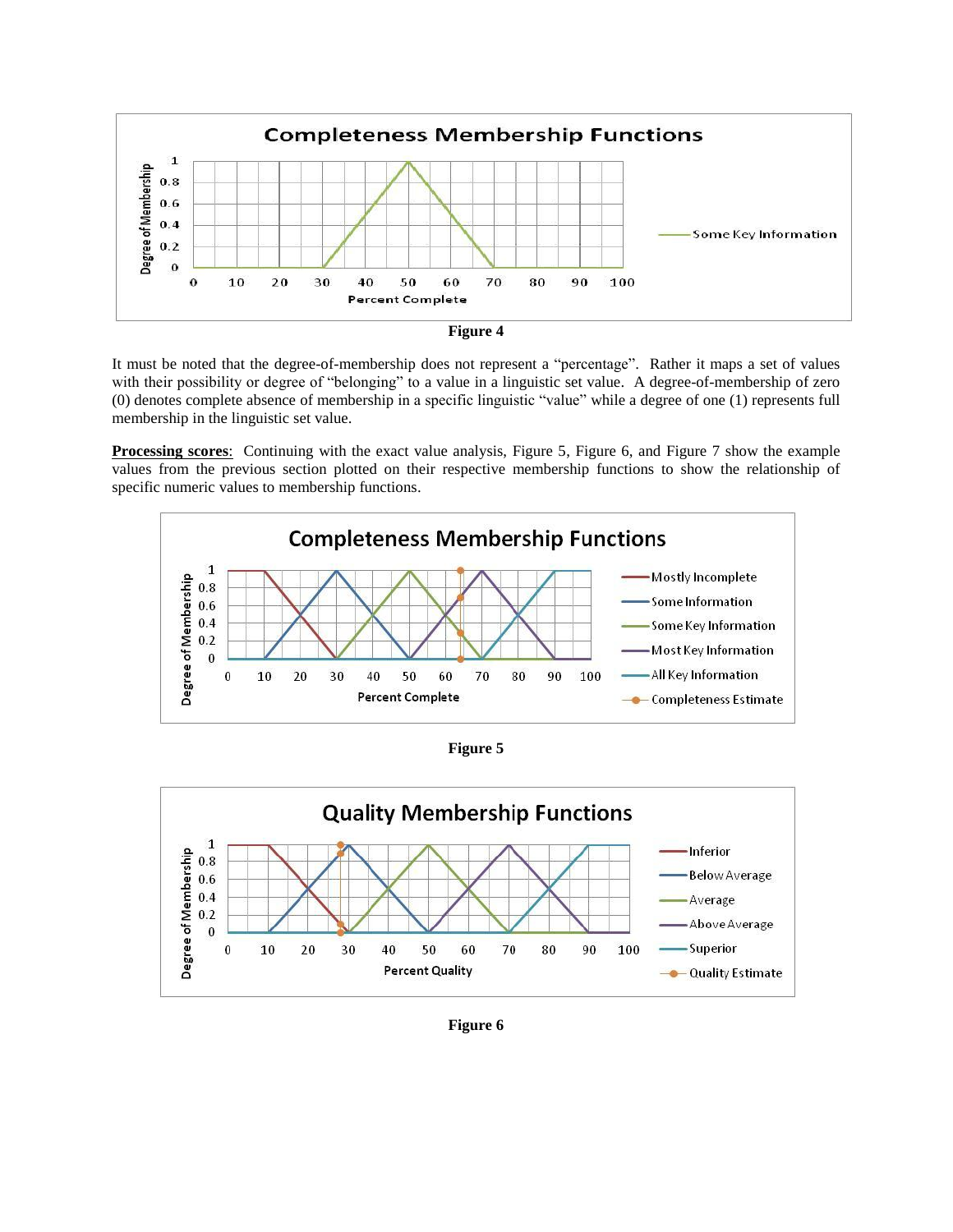

## **Figure 7**

Table 2 summarizes the results of the degree-of-membership plots:

| Linguistic      | <b>Analyst</b>     |                              | Degree-of- |
|-----------------|--------------------|------------------------------|------------|
| <b>Variable</b> | <b>Score Value</b> | <b>Linguistic Set Values</b> | Membership |
| Completeness    | 64%                | Some Key Information         | 0.3        |
|                 | 64%                | Most Key Information         | 0.7        |
| Quality         | 28%                | Inferior                     | 0.1        |
|                 | 28%                | <b>Below Average</b>         | 0.9        |
| Contribution    | 84%                | Large                        | 0.3        |
|                 | 84%                | Very Large                   | 0.7        |

**Table 2: Degree of Membership**

Examine the Completeness variable. Note that the Completeness variable has a degree of membership of 0.3 that completeness is described by the linguistic value "Some Key Information". It also has a degree of membership of 0.7 that Completeness is described by "Most Key Information". FLARE must account for both possible values. FLARE uses a fuzzy "rule" approach vice a fuzzy numeric approach to accomplish this. The "rules" describe relationships between values and linguistic variables.

FLARE rules use the "IF antecedent THEN consequent" rule format to relate the linguistic variables. Note that FLARE currently does not use a belief in the rule implication itself, which is distinct from the belief in the data. Here are example rules employed to relate the linguistic variables:

- 1. If Completeness = X and Quality = Y then Belief = T
- 2. If Contribution = Z and Belief = T then Likelihood\_Range =  $P$

The possible linguistic values for X, Y, Z, T, and P are defined from the respective fuzzy sets for each linguistic variable. Numeric values for X, Y, and Z are determined using the membership functions as shown in Figures 5, 6, and 7 above. Linguistic values for T and P are determined using the Belief and Likelihood Range rule matrices (see Table 3and Table 4). The Belief rule matrix maps Completeness and Quality values to Belief values.

Using the associations from the Belief rule matrix the following rules are derived for the example data. Values in parentheses are specific degree-of-membership values.

**If** Completeness = *Some Key Information* (0.3) **and** Quality = *Inferior* (0.1) **then** Belief = *Very Low* (0.1)

**If** Completeness = *Most Key Information* (0.7) **and** Quality = *Inferior* (0.1) **then** Belief = *Very Low* (0.1)

**If** Completeness = *Some Key Information* (0.3) **and** Quality = *Below Average* (0.9) **then** Belief = *Low* (0.3)

**If** Completeness = *Most Key Information* (0.7) **and** Quality = *Below Average* (0.9) **then** Belief = *Low* (0.7)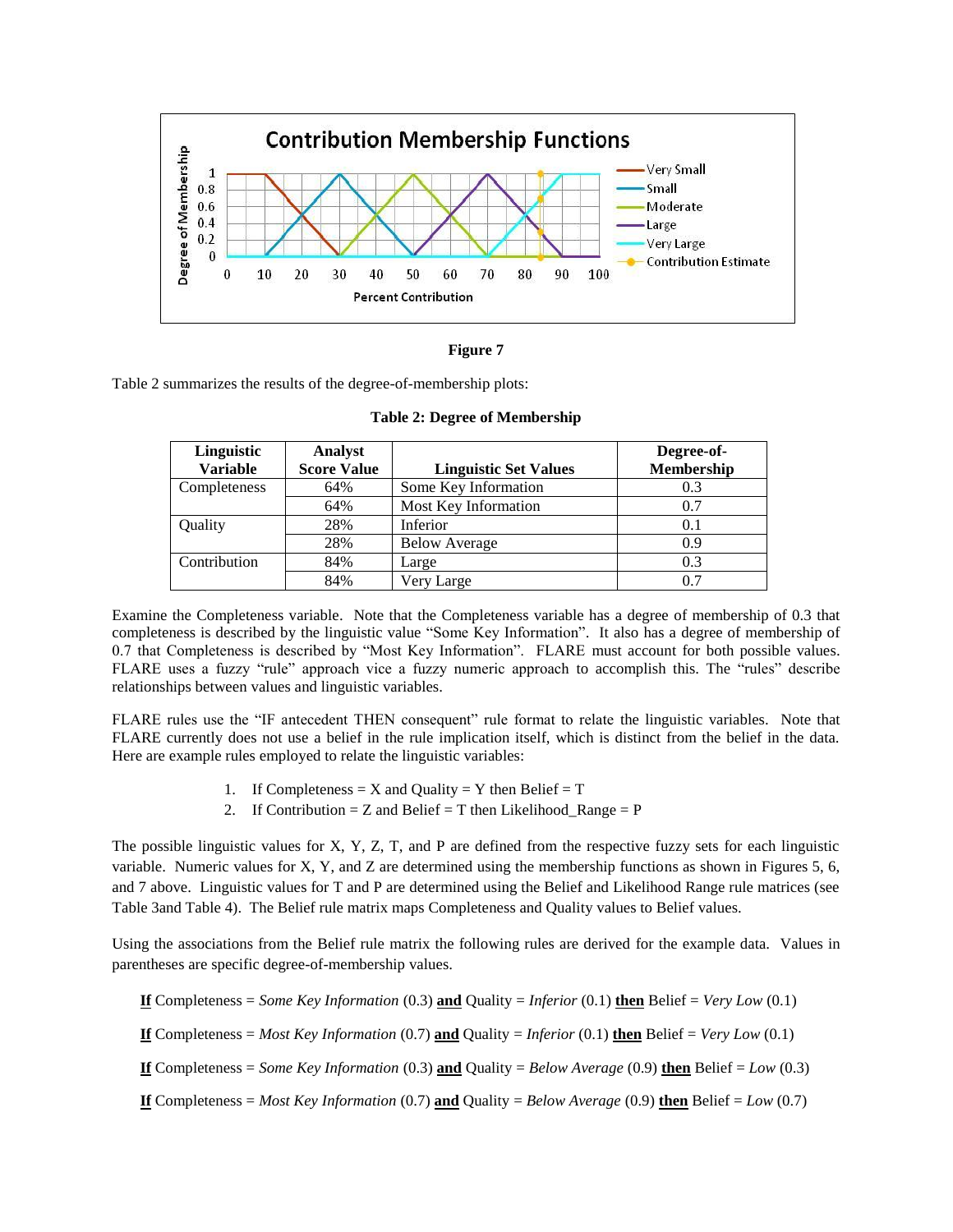|        |                      | Completeness (X)                   |                                   |                                       |                                       |                               |  |  |
|--------|----------------------|------------------------------------|-----------------------------------|---------------------------------------|---------------------------------------|-------------------------------|--|--|
|        | <b>Belief</b> (T)    | <b>Mostly</b><br><b>Incomplete</b> | <b>Some</b><br><b>Information</b> | <b>Some Key</b><br><b>Information</b> | <b>Most key</b><br><b>Information</b> | All Key<br><b>Information</b> |  |  |
|        | <b>Inferior</b>      | VL                                 | VL                                |                                       |                                       |                               |  |  |
|        | <b>Below Average</b> | VL                                 |                                   |                                       |                                       |                               |  |  |
| uality | <b>Average</b>       | VL                                 |                                   | М                                     | М                                     | M                             |  |  |
|        | <b>Above Average</b> | VL                                 |                                   | М                                     | Н                                     |                               |  |  |
|        | <b>Superior</b>      | VL                                 |                                   | M                                     | H                                     | VH                            |  |  |

# **Table 3: Analyst's Belief Rule Matrix**

Very Low (VL), Low (L), Medium (M), High (H), Very High (VH)

The Likelihood Range rule matrix maps the Belief and Contribution values to the Likelihood Range values.

# **Table 4: Likelihood Range Rule Matrix**

|                                     |                   |                 |     | <b>Belief</b> (T) |      |                  |
|-------------------------------------|-------------------|-----------------|-----|-------------------|------|------------------|
| <b>Likelihood Range (P)</b>         |                   | <b>Very Low</b> | Low | <b>Medium</b>     | High | <b>Very High</b> |
|                                     | <b>Very Small</b> |                 |     |                   |      |                  |
|                                     | <b>Small</b>      |                 |     |                   |      |                  |
| ribution<br>$\overline{\mathbf{S}}$ | <b>Moderate</b>   |                 |     |                   | v    |                  |
| Ē                                   | <b>Large</b>      |                 |     |                   |      |                  |
|                                     | <b>Very Large</b> |                 |     |                   |      |                  |

Frequent (F), Probable (P), Occasional (O), Remote (R), Improbable (I)

The Likelihood Range rules are shown below:

**<u>If**</u> Belief = *Very Low* (0.1) **and** Contribution = *Large* (0.3) **then** Likelihood Range = *Probable* (0.1)

**If** Belief = *Very Low* (0.1) **and** Contribution = *Very Large* (0.7) **then** Likelihood Range = *Frequent* (0.1)

**If** Belief = *Low* (0.3) **and** Contribution = *Large* (0.3) **then** Likelihood Range = *Probable* (0.3)

**If** Belief = *Low* (0.3) **and** Contribution = *Very Large* (0.7) **then** Likelihood Range = *Probable* (0.1)

**If** Belief = *Low* (0.7) **and** Contribution = *Large* (0.3) **then** Likelihood Range = *Probable* (0.3)

**If** Belief = *Low* (0.7) **and** Contribution = *Very Large* (0.7) **then** Likelihood Range = *Probable* (0.7)

Figure 8 now shows the membership functions for Likelihood Range. Note that this is a decreasing value size logarithmic scale on the positive X-axis. The sub-ranges for the membership functions are derived from MIL-STD-882 (ref. 15).

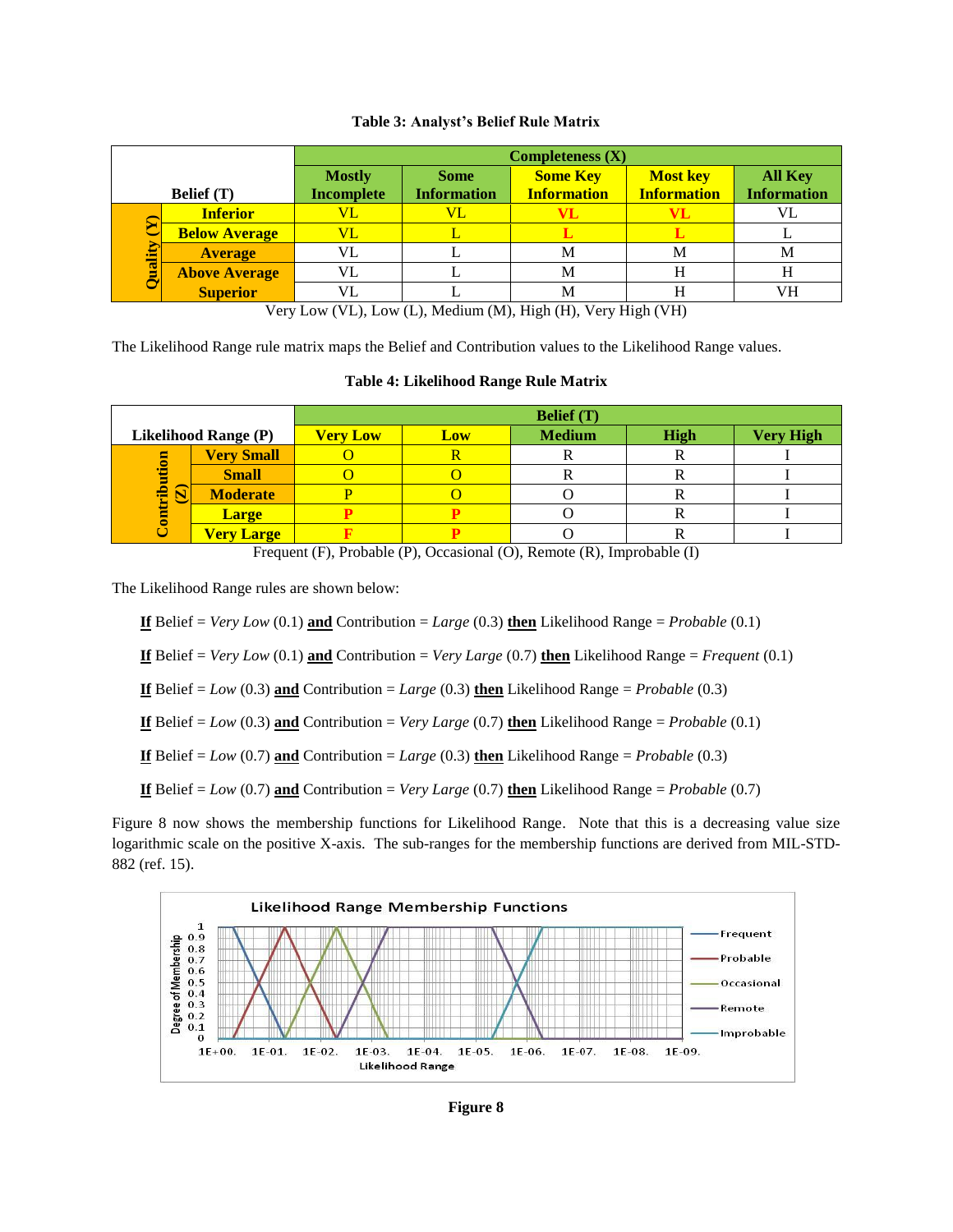From the Likelihood Range membership functions, a composite membership polygon is created. The individual modified membership functions (see Figure 9) create membership polygons which are combined to form a composite membership polygon (see Figure 10). The highest membership of the "Frequent" value is 0.1 and for the "Probable" value is 0.7. No other membership functions were intersected. The composite membership polygon is the dotted black line in Figure 10.



**Figure 9**



**Figure 10**

The FLARE process uses a conservative approach and chooses the Likelihood Range value with the highest degreeof-membership, *i.e.* the most possible, to estimate the likelihood for software safety failure. If the degrees-ofmembership are equal, FLARE chooses the left-most membership function (highest likelihood) on the graph. The result for the example data is Likelihood Range = "Probable" (see Table 5).

|                  |    |    | List of Objectives   LOR   Complete $\binom{9}{0}$   Quality $\binom{9}{0}$   Contribution $\binom{9}{0}$   Likelihood Range (P) |
|------------------|----|----|----------------------------------------------------------------------------------------------------------------------------------|
| FHA is developed | 64 | 84 | Probable                                                                                                                         |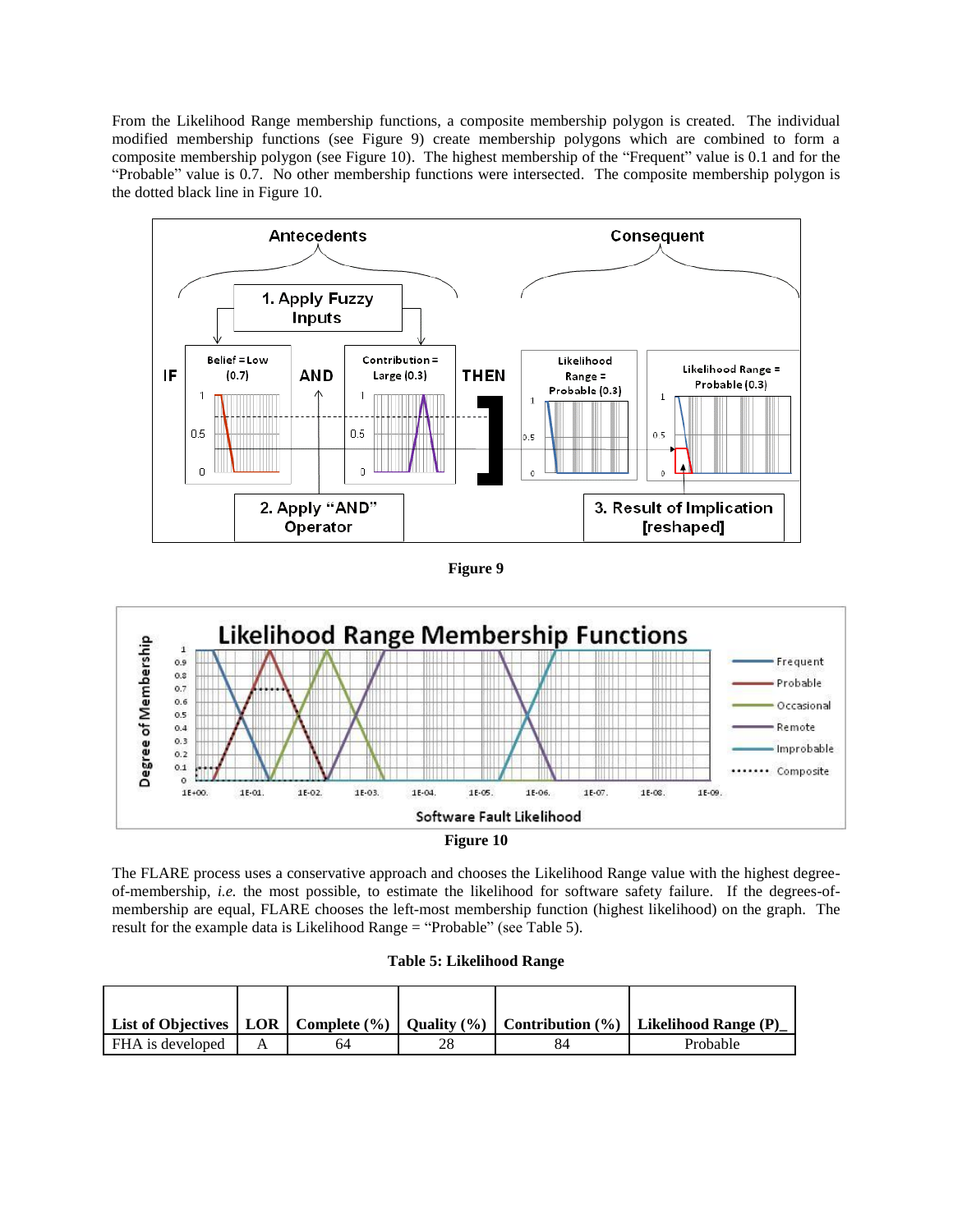**Estimating Risk Possibility:** In order to express this likelihood in terms of qualitative risk the likelihood must be paired with the SwCI severity. The FLARE team is currently examining approaches for this calculation. This section discusses one approach currently being evaluated.

Using Likelihood Range value "Probable" and the Severity Category of "Catastrophic" from the example data the Software Risk Possibility (SRP) is 1B (see Table 6 and Table 7). The color coding in the SRP table corresponds to risk acceptance levels High (red), Serious (orange), Medium (yellow), and Low (green).

|                 | Software Risk     |          |          | Likelihood Range (P) |        |            |
|-----------------|-------------------|----------|----------|----------------------|--------|------------|
|                 |                   | Frequent | Probable | Occasional           | Remote | Improbable |
|                 | Possibility (SRP) |          | (B)      | <sup>C</sup>         |        | Έ)         |
|                 | Catastrophic (1)  | l A      | l B      | 10.                  |        | 1Ε         |
| verity          | Critical (2)      | 2Α       | 2B       | 2C                   | 2D     | 2E         |
| <b>HS</b><br>Se | Marginal (3)      | 3A       | 3B       | 3C                   | 3D     | 3E         |
|                 | Negligible (4)    |          |          |                      |        |            |

# **Table 6: Software Risk Possibility**

## **Table 7: Qualitative Risk 1**

| List of<br><b>Objectives</b> | DAL<br>Level | Complete<br>$\frac{9}{0}$ | <b>Quality</b><br>$(\%)$ | <b>Contribution</b><br>$($ %) | Likelihood<br>Range | <b>SRP</b> | <b>Qualitative</b><br><b>Risk</b> |
|------------------------------|--------------|---------------------------|--------------------------|-------------------------------|---------------------|------------|-----------------------------------|
| FHA is                       |              |                           |                          |                               |                     |            |                                   |
| developed                    |              | 64                        | 28                       | 84                            | Probable            | 1B         | High                              |

Using the FLARE process allows the compliance evidence for each SwCI objective to be assessed independently from all other SwCI objectives. This in turn allows the analyst to portray the specific SwCI objectives which need the most attention. For example, if all the SwCI objectives for the example hazard information are assessed the results would provide the SRP value and qualitative risk for each objective. The qualitative software risk information can be portrayed with intrinsic resource allocation priorities for risk reduction activities. In [Table 8](#page-9-0) we assume two out of the 108 SwCI-A objectives contribute "Frequent" likelihood of software safety failures and 106 objectives contribute "Improbable" likelihood. Since "Catastrophic" severity and "Frequent" likelihood indicate the overall risk is "High", the program office (PO) will need to reduce the "Frequent" likelihood for two specific objectives to the "Improbable" range in order to accept the residual risk without higher command approval. With this method, the PO can target unique risk reduction actions to specific SwCI objectives based on the analysis details.

## **Table 8: Software Risk Category**

<span id="page-9-0"></span>

|                                 |  |                  |          | Likelihood Range (P) |            |        |            |  |  |
|---------------------------------|--|------------------|----------|----------------------|------------|--------|------------|--|--|
| Software Risk<br>Category (SRC) |  |                  | Frequent | Probable             | Occasional | Remote | Improbable |  |  |
|                                 |  |                  | (A)      | (B)                  | C          | (D)    | Œ)         |  |  |
|                                 |  | Catastrophic (1) |          |                      |            |        | 106        |  |  |
|                                 |  | Critical (2)     |          |                      |            |        |            |  |  |
| <b>SHC</b>                      |  | Marginal (3)     |          |                      |            |        |            |  |  |
| $\Omega$                        |  | Negligible (4)   |          |                      |            |        |            |  |  |

All the Likelihood Range values in the example need to be "Improbable" at the least in order to lower the overall qualitative SRP to Medium (yellow colored blocks in Table 8). Table 9 shows the risk gaps in terms of percent Complete and percent Quality.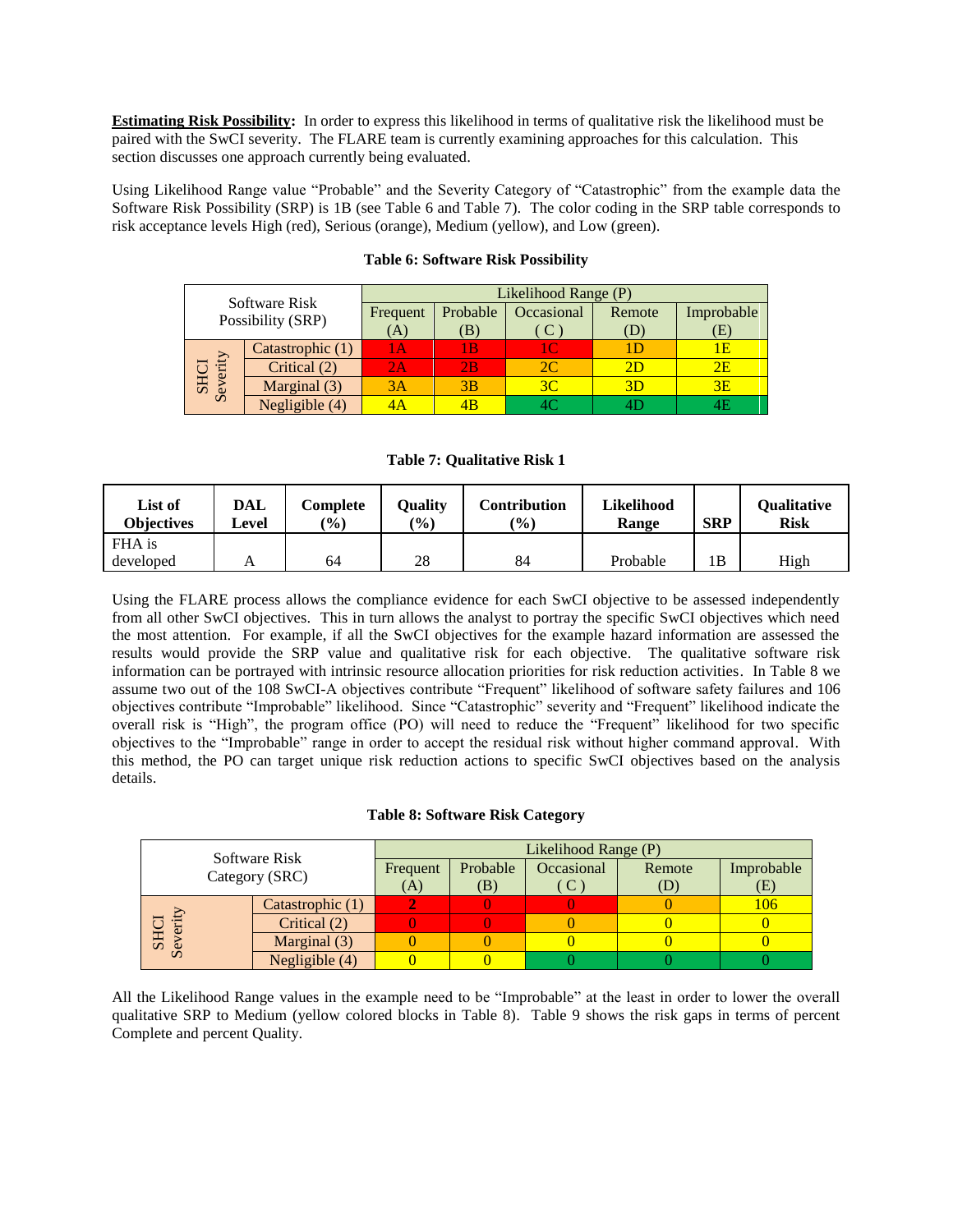### **Table 9: Qualitative Risk 2**

| List of<br><b>Obiectives</b> | DAL<br>Level | Complete (%)      | Ouality $(\frac{6}{6})$ | <b>Contribution</b><br>$\frac{10}{6}$ | <b>Likelihood</b><br>Range | <b>SRP</b> | <b>Oualitative</b><br>Risk |
|------------------------------|--------------|-------------------|-------------------------|---------------------------------------|----------------------------|------------|----------------------------|
| FHA is                       |              | Increase score    | Increase score          |                                       |                            |            |                            |
| developed                    |              | from $64$ to $81$ | from 28 to 81           | 84                                    | Improbable                 | 1Ε         | Medium                     |

The Completeness and Quality gaps are now known in terms of percent. This knowledge must be transitioned into actions that close or minimize the compliance gaps. Since the analyst has already reviewed the SwCI compliance evidence it is assumed the analyst kept a log of the review. The log may look similar to Table 10. From the information contained in the review log the analyst can very specifically identify recommendations to assist the developer in providing the necessary compliance evidence that would lead to achieving the desired risk category.

### **Table 10: Analyst's Log**

|  |  | #DatePageSectionParagraph | <b>Comment Text</b><br>(Provide clear) | Recommendation<br>(Must provide recommended)<br>succinct comments) rewording or appropriate solution) | Rationale | <b>Comment</b><br><b>Initiator</b> |
|--|--|---------------------------|----------------------------------------|-------------------------------------------------------------------------------------------------------|-----------|------------------------------------|
|  |  |                           |                                        |                                                                                                       |           |                                    |

### Summary and Future Directions

The FLARE process incorporates and uniquely handles four difficult issues that plague software system safety hazard analyses: (1) estimating software failure probability is very difficult and expensive, (2) decisions are subjective, (3) data are imprecise, and (4) software safety risk is never quantified or qualified. Two key advantages of FLARE are specific (highly focused) risk reduction activities can be recommended to the PO and/or developer and qualitative software risk estimates can be compared on par with hardware and operations risk estimates. Almost every step in the FLARE process can be tailored to a program's unique requirements and the FLARE process is easily automated.

During the development of the basic FLARE process, the team encountered several items that require additional examination. Among the high interest items are the analyst's belief in the rules and membership functions stated previously. This is distinct from the belief in the data sets and it requires additional steps to account for this factor. These steps are not addressed in this paper and require further research. A second high interest item is utilization of a fuzzy mathematical approach as an alternative to the rule based approach presented in this paper.

### Acknowledgements

The authors want to thank Mr. Clifton A. Ericson, Mr. James H. McDuffie (SAIC), Mr. Glenn Morris (SAIC), Ms. Rhonda Barnes (A-P-T Research, Inc.) and Ms. Melissa Emery (A-P-T Research, Inc.) for their insightful comments and contributions to this paper.

### References

- 1. Joint Software System Safety Engineering Handbook, Version 1.0, 27 August 2010, pg 64.
- 2. MIL-STD-882, Revision E, 11 May 2012, pg 7, para. 3.2.28.
- 3. MIL-STD-882, Revision E, 11 May 2012, pg 14, para. 4.4.
- 4. MIL-STD-882, Revision E, 11 May 2012, pg 7, para. 3.2.29 and pg 12, Table III.
- 5. MIL-STD-882, Revision E, 11 May 2012, pg 95, para. B.2.2.5.d.
- 6. SED, *SED-SES-PMHFSA, Program Manager Handbook for Flight Software Airworthiness*, April 2010, pgs 6 10.
- 7. US Army Aviation and Missile Command, AMCOMR 385-17, AMCOM Software System Safety Policy, Appendix E, pg 73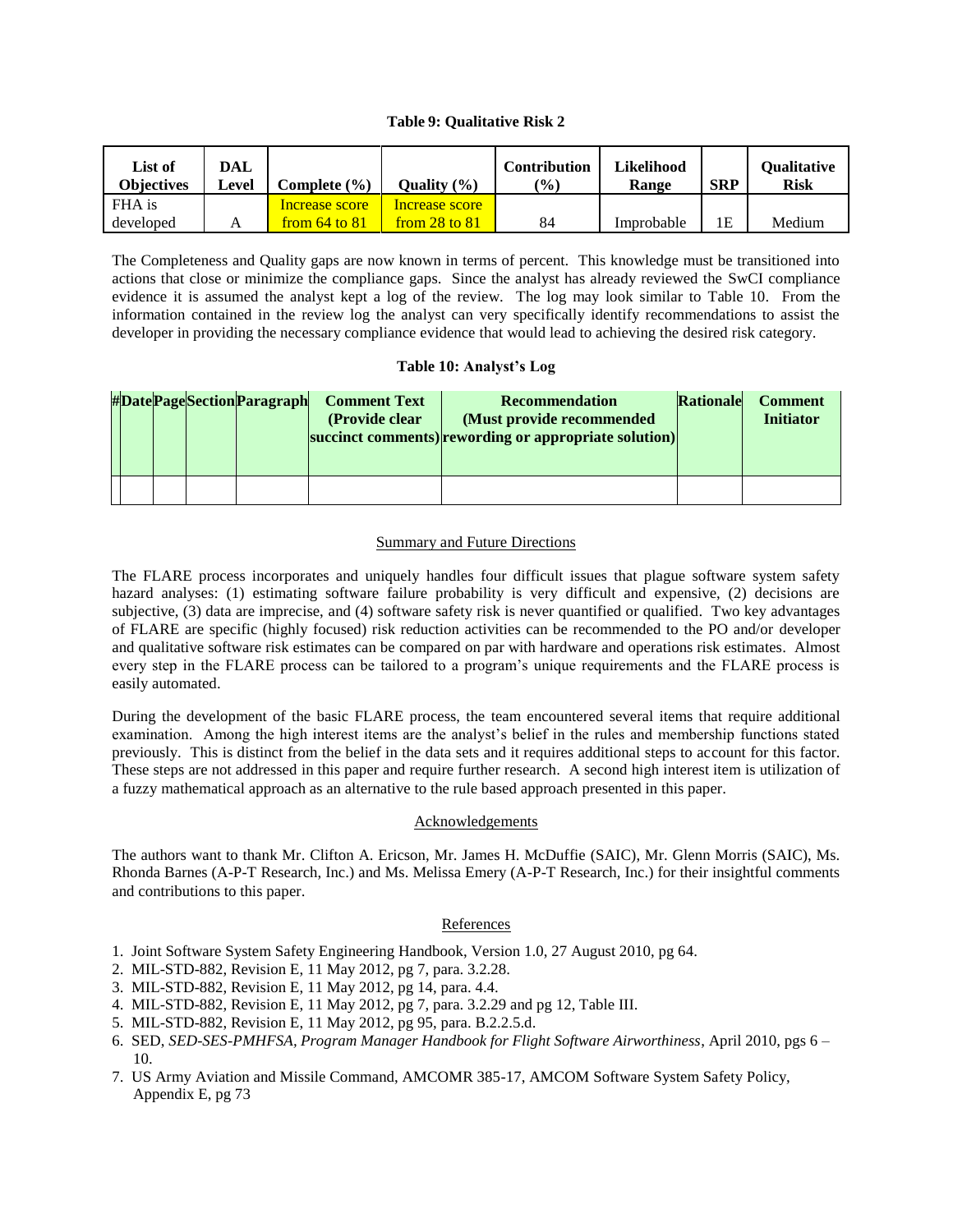- 8. SED, *SED-SES-PMHFSA, Program Manager Handbook for Flight Software Airworthiness*, April 2010, pg 32.
- 9. US Army Aviation and Missile Command, AMCOMR 385-17, AMCOM Software System Safety Policy, Appendix E, pg 28
- 10. Hazard Analysis Techniques for System Safety, Ericson, Clifton A., 2005
- 11. Possibility Theory An Approach to Computerized Processing of Uncertainty, Didier Dubois and Henri Prade, 1988
- 12. Fuzzy Sets and their Applications to Cognitive and Decision Processes, Zadeh, L.A., 1975
- 11. SED, *SED-SES-PMHFSA, Program Manager Handbook for Flight Software Airworthiness*, 23 September 2011, pgs 36 – 38.
- 12. E. Raufaste, R. Da Silva Neves, C. Marine (2003), Testing the Descriptive Validity of Possibility Theory in Human Judgments' of Uncertainty. Artificial Intelligence, 148: 197 – 218.
- 13. MIL-STD-882, Revision E, 11 May 2012, pg 91, Table A-II.

# Biographies

Willie J. Fitzpatrick, Jr., Ph.D., U.S. Army, Research, Development, and Engineering Command, Redstone Arsenal, AL 35898, USA, telephone − (256) 876-9945, facsimile − (256) 876-9950, e-mail − willie.fitzpatrick@us.army.mil. Dr. Fitzpatrick has over 36 years of experience in the software/systems engineering area. His experience includes the development and assessment of automatic control systems, systems engineering, and software engineering on various aviation and missile systems. He is currently Chief of the Aviation Division, in the Software Engineering Directorate of the U.S. Army Research, Development, and Engineering Command's Aviation and Missile Research Development and Engineering Center. Dr. Fitzpatrick is responsible for the management of life cycle software engineering support and airworthiness assessments for several aviation systems, including the Apache, Blackhawk, Chinook, and Kiowa Warrior aircrafts. He is also the directorate's manager for software safety analysis and assessments for aviation and missile systems. He has co-authored several technical reports and publications. Dr. Fitzpatrick is a member of the System Safety Society and an active Senior Member of the IEEE. He served as Chair of the IEEE Huntsville Section during 2007-2008.

David Skipper, BS, Physics, PhD Physics, Senior Systems Engineer, SAIC, 6263 Hackberry Road, Redstone Arsenal, AL 35898, USA – telephone – (256) 842-1698, email – [david.j.skipper@us.army.mil.](mailto:david.j.skipper@us.army.mil) Dr. Skipper has over 30 years experience in Software Development and Systems Engineering. This experience has included teaching at the University of Alabama – Huntsville and various U.S. Army projects. He is currently working on the Kiowa Warrior system at the Software Engineering Directorate (SED). Dr. Skipper is a member of the American Physical Society and the IEEE.

Jonathan McNeil Sr., BS, Electrical, Software Safety & Airworthiness Engineer, US Army AMRDEC Software Engineering Directorate, 6263 Hackberry Road, Attn: AMSRD-AMR-BA-AV, Redstone Arsenal, AL 35898, USA, telephone – (256) 876-4295, facsimile – (256) 876-9950, email – josh.mcneil@us.army.mil. Mr. McNeil received his BS in Electrical and Computer Engineering from the University of Alabama - Huntsville. Mr. McNeil has worked in the Aerospace Industry for 20 years as a Software Safety and System Safety Engineer. In his current position, Mr. McNeil is the Software Safety lead and UAS Software Airworthiness lead for the Aviation Missile Research Development and Engineering Center SED responsible for performing software safety analyses on various US Army military programs and software airworthiness assessments on various US Army Manned and Unmanned Aviation Systems (UAS). Mr. McNeil has given several tutorials and written numerous papers on software safety. He has also been an active member of System Safety Society (SSS) for over 17 years, serving as: the SSS Director of Publicity and Media (2001-2005); Executive Chair for the 19th International System Safety Conference (ISSC) (2001); and Past President of the Tennessee Valley Chapter (1997).

J.P. Rogers, BS, Mathematics, MS Space Systems, Software Safety Engineer, APT Research, Inc., 4950 Research Drive, Huntsville, AL 35805, USA, telephone – (256) 327-3704, facsimile – (256) 837-7786, email – jprogers@aptresearch.com. Mr. Rogers holds a Bachelors Degree in Mathematics from Rollins College and Masters Degree in Space Systems from Florida Institute of Technology. He has 35 years experience in explosive ordnance disposal, managing and performing program analysis for space and ballistic missile launches, authoring FAA launch site and launch operator license requirements, developing methods for FAA license evaluations, developing FAA license analysis software, and developing risk prediction tools supporting public safety analysis of artillery and rocket firings. Mr. Rogers currently serves as a Software Safety Engineer supporting the Software Engineering Directorate